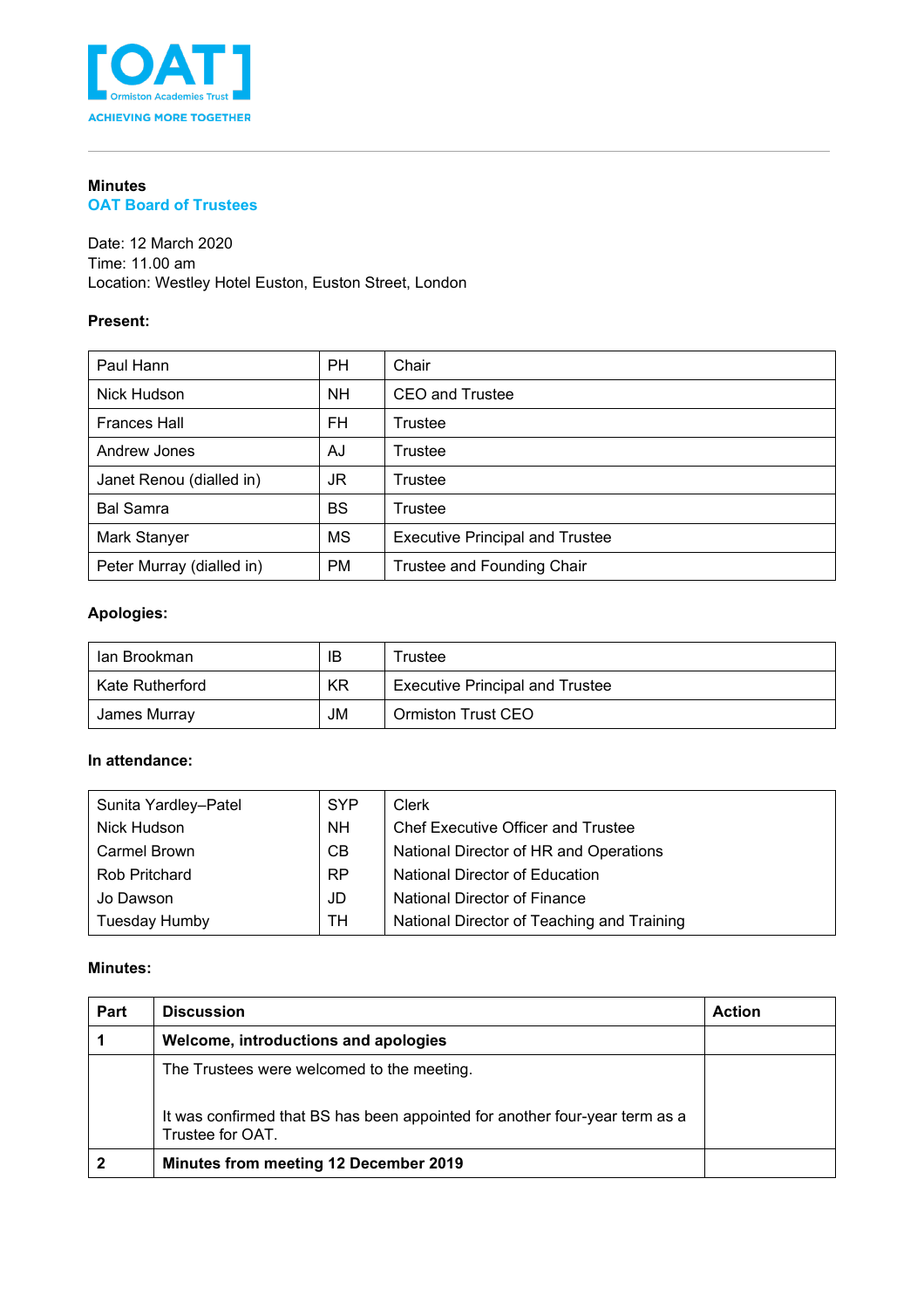|   | The minutes from the meeting dated 12 December 2019 were confirmed as<br>an accurate record.                                                                                                                                                                                                  |  |  |  |  |
|---|-----------------------------------------------------------------------------------------------------------------------------------------------------------------------------------------------------------------------------------------------------------------------------------------------|--|--|--|--|
|   | <b>Matters arising</b>                                                                                                                                                                                                                                                                        |  |  |  |  |
|   | The School Improvement committee updated on the investigation of an<br>alternative provision (AP) site outlining the current task of finding premises.                                                                                                                                        |  |  |  |  |
|   | The Trustees asked whether there was to be a business plan for AP and<br>which committee would review this. It was confirmed that the business plan<br>would be reviewed by SIS in the first instance. It was confirmed that the<br>Integrated Performance Report was sent to sub-committees. |  |  |  |  |
|   | The Governance Review is currently being completed and proposals will be<br>forthcoming.                                                                                                                                                                                                      |  |  |  |  |
|   | JD confirmed that the loans do not need to be repaid early and the<br>contingency budget should be achieved.                                                                                                                                                                                  |  |  |  |  |
| 3 | <b>COVID 19</b>                                                                                                                                                                                                                                                                               |  |  |  |  |
|   | The CEO outlined the cancellation of the Awards event that was planned for<br>late March and the mitigations that have been put in place to host the<br>Awards on a future date.                                                                                                              |  |  |  |  |
|   | TCB outlined the steps that have been taken to prepare for COVID 19:                                                                                                                                                                                                                          |  |  |  |  |
|   | Advice was issued to academy Safety Officers prior to February half<br>$\bullet$<br>term.                                                                                                                                                                                                     |  |  |  |  |
|   | Further advice was issued to academies that had held ski trips in<br>affected areas.                                                                                                                                                                                                          |  |  |  |  |
|   | Further steps have been taken to mitigate potential infection threats<br>$\bullet$<br>including deep cleans and self-isolation.                                                                                                                                                               |  |  |  |  |
|   | Communications to Principals have been ongoing.<br>٠                                                                                                                                                                                                                                          |  |  |  |  |
|   | There has been a section on OATnet developed for COVID 19<br>updates.                                                                                                                                                                                                                         |  |  |  |  |
|   | A reminder has been sent to academies to utilise crisis management<br>plans.                                                                                                                                                                                                                  |  |  |  |  |
|   | Plans are being developed for remote working and delivering<br>provision through relevant technology, if the decision is taken to close<br>schools.                                                                                                                                           |  |  |  |  |
|   | Government advice is being followed and circulated in                                                                                                                                                                                                                                         |  |  |  |  |
|   | The Trustees asked about the capacity of head office staff to work from<br>home.                                                                                                                                                                                                              |  |  |  |  |
|   | CB responded that everyone has capacity to work from home.                                                                                                                                                                                                                                    |  |  |  |  |
|   | The Trustees asked where the residual liability lies if schools close not in<br>accordance with the government directive.                                                                                                                                                                     |  |  |  |  |
|   | NH responded that this would not happen without close dialogue with the DfE<br>to properly understand the consequences.                                                                                                                                                                       |  |  |  |  |
|   |                                                                                                                                                                                                                                                                                               |  |  |  |  |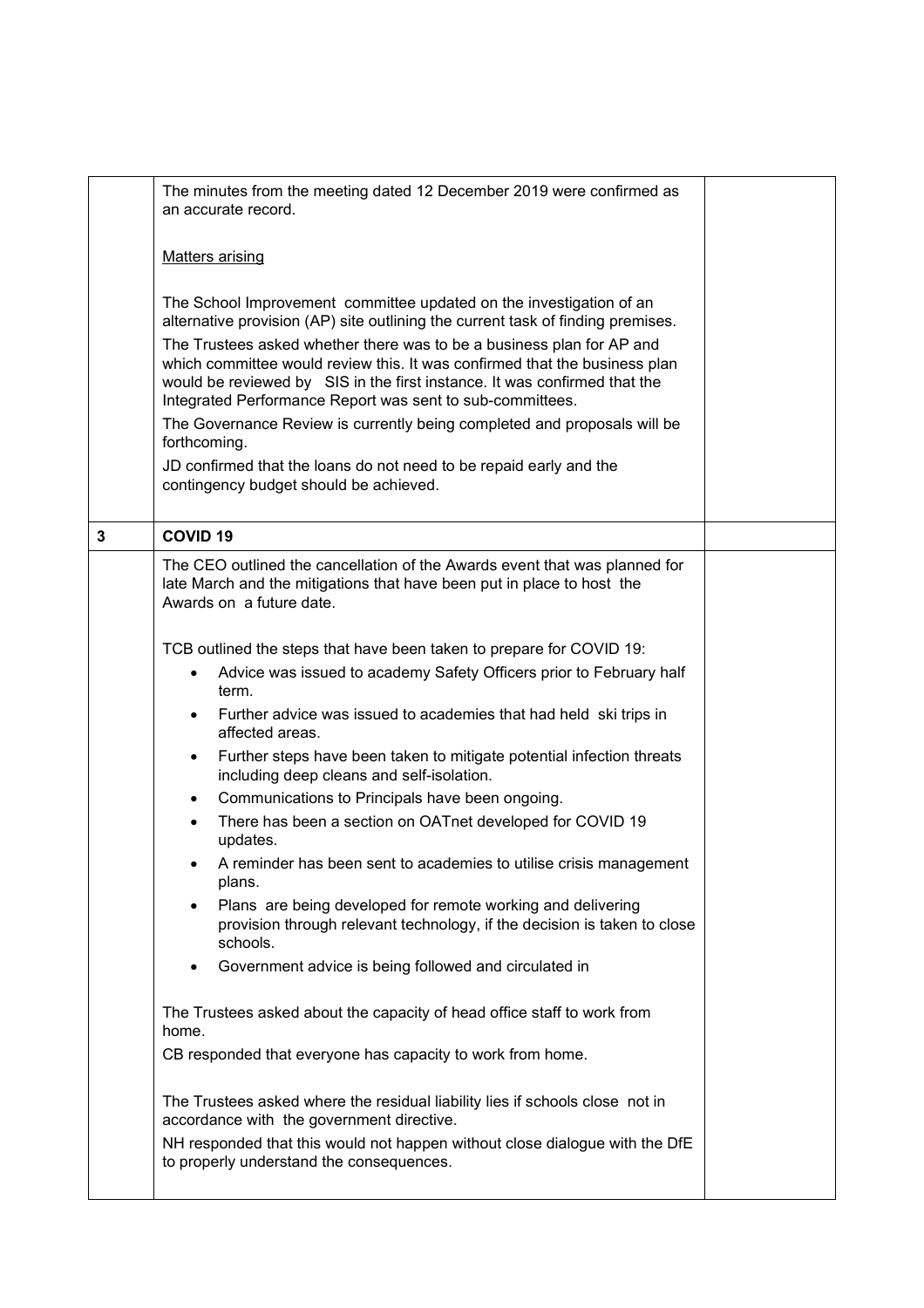|   | The Trustees asked if schools will only close in line with government advice.                                                                                                                                                                                                                                                                                                                                                                                                                                                                                                                                                                 |  |
|---|-----------------------------------------------------------------------------------------------------------------------------------------------------------------------------------------------------------------------------------------------------------------------------------------------------------------------------------------------------------------------------------------------------------------------------------------------------------------------------------------------------------------------------------------------------------------------------------------------------------------------------------------------|--|
|   | NH confirmed that schools will only close with involvement of Government<br>agency. RP added that schools will be as prepared as possible for this<br>eventuality.                                                                                                                                                                                                                                                                                                                                                                                                                                                                            |  |
|   | The Trustees asked whether there would be a plan for home working for<br>students. RP responded that each academy is addressing this in terms of<br>their technology capabilities, homework setting and VLE provision.                                                                                                                                                                                                                                                                                                                                                                                                                        |  |
|   | The Trustees reaffirmed that if the organisation follows the directions of the<br>government, the risks should be reduced.                                                                                                                                                                                                                                                                                                                                                                                                                                                                                                                    |  |
|   | The Trustees asked about liability and supplier relationships.                                                                                                                                                                                                                                                                                                                                                                                                                                                                                                                                                                                |  |
|   | RP responded that academies are assembling this information in order to<br>clarify contractual liabilities.                                                                                                                                                                                                                                                                                                                                                                                                                                                                                                                                   |  |
|   | The Trustees asked whether there is a business continuity plan which<br>addresses risk and the risk framework. RP responded that the current<br>actions being taken will be different to the actions usually taken in the event<br>of a school closure because it will be a longer closure.                                                                                                                                                                                                                                                                                                                                                   |  |
|   | JD added that risk registers for individual schools and OAT's risk processes<br>are currently being developed.                                                                                                                                                                                                                                                                                                                                                                                                                                                                                                                                |  |
| 4 | CEO Report / 5 Year Transformation Plan                                                                                                                                                                                                                                                                                                                                                                                                                                                                                                                                                                                                       |  |
|   | NH outlined that this will be a new report format for this meeting. NH outlined<br>the content of his report including a high-level transformation plan.                                                                                                                                                                                                                                                                                                                                                                                                                                                                                      |  |
|   | The Trustees confirmed their support for plans to increase Regional Lead<br>Practitioners and the target for reserves. The Trustees requested the<br>timeline for implementation.                                                                                                                                                                                                                                                                                                                                                                                                                                                             |  |
|   | NH advised alignment of practices has been at the core of the decision-<br>making. JD outlined how Curriculum Led Financial Planning would add to<br>this transformation. The Trustees asked that the presentation of information<br>includes a fully integrated narrative for the whole organisation. JD responded<br>that this is currently being developed and will be presented at July Board to<br>ensure clarity of the whole organisational picture. MS added that this picture<br>has been well-communicated to principals and outlined some difficulties<br>encountered in reaching an understanding of what 'alignment' looks like. |  |
|   | The Trustees asked for further clarification on the advertising of job<br>vacancies. CB responded that there is not currently central oversight of<br>vacancies advertised in academies, but this is currently being addressed<br>through finance systems which will also consider contracted workers. JD<br>outlined that a process is currently being put in place to address this and<br>there are currently steps being taken to ascertain how much is being spent<br>across the organisation for all suppliers.                                                                                                                          |  |
|   | Trustees asked whether the staff survey would be able to be categorised so<br>that data can be viewed in terms of specific academies, principals and senior<br>leadership teams. CB confirmed that this will be the case and added that it                                                                                                                                                                                                                                                                                                                                                                                                    |  |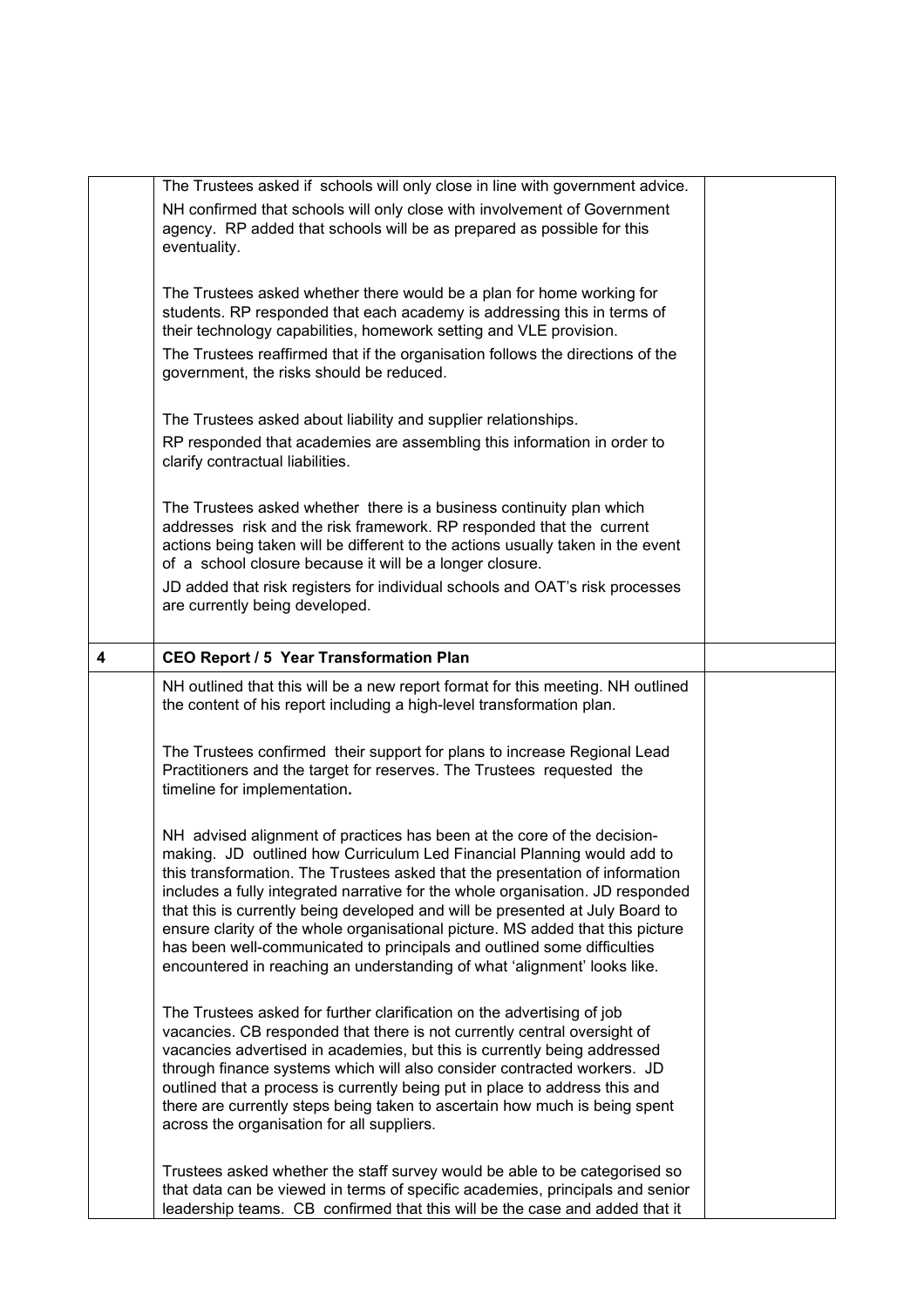|   | would be launched in June with a view to report to Board in September with<br>results and a follow up action plan.                                                                                                                                                                                                                                                     |  |  |  |
|---|------------------------------------------------------------------------------------------------------------------------------------------------------------------------------------------------------------------------------------------------------------------------------------------------------------------------------------------------------------------------|--|--|--|
|   | The Trustees asked how the training and development is benchmarked in the<br>industry. NH responded that there are clear pathways. TH added that<br>benchmarking is done with other MATs. Trustees asked that clear investment<br>in training is demonstrated. NH outlined that there was high scrutiny of<br>education at School Improvement Sub-committee.           |  |  |  |
|   | Trustees confirmed their approval of the level of detail in the report. It was<br>suggested that in addition to the report, background information on key areas<br>is provided in a consistent format for every meeting. This should also include<br>the integrated performance report. NH responded that this will be developed<br>in line with Trustee expectations. |  |  |  |
| 6 | <b>Growth Strategy</b>                                                                                                                                                                                                                                                                                                                                                 |  |  |  |
|   | NH outlined the report that has been sent to and endorsed by Financial<br>Oversight and Risk committee. The DfE has also had sight of this and are<br>happy with the content.                                                                                                                                                                                          |  |  |  |
|   | Trustees asked for the rationale behind the growth strategy.                                                                                                                                                                                                                                                                                                           |  |  |  |
|   | NH responded that the plan for the organisation is to prioritise the quality of<br>provision in existing academies and ensure that an effective support structure<br>is in place for the regions.                                                                                                                                                                      |  |  |  |
|   | The Trustees asked for consideration of the geography of the organisation to<br>sustain effective support for all academies.                                                                                                                                                                                                                                           |  |  |  |
|   | There was a discussion about pupil numbers at academies and the impacts<br>of this, including quality of provision, estate management, relationships with<br>local authorities, finances and delegation of decision-making.                                                                                                                                            |  |  |  |
|   | Trustees requested that additional pupil number requests go to SIS and FOR<br>committees.                                                                                                                                                                                                                                                                              |  |  |  |
| 7 | <b>Integrated Performance Report</b>                                                                                                                                                                                                                                                                                                                                   |  |  |  |
|   | There was a discussion about the format of the report.                                                                                                                                                                                                                                                                                                                 |  |  |  |
|   | Trustees asked that:                                                                                                                                                                                                                                                                                                                                                   |  |  |  |
|   | the report contains information on risk and asked that Trustee<br>sub-committee chairs outline the detail of risk in the specific<br>areas                                                                                                                                                                                                                             |  |  |  |
|   | there be progress towards targets in strategic plan outlined in<br>reports                                                                                                                                                                                                                                                                                             |  |  |  |
|   | the large amount of data consolidated into five or six<br>organisational KPIs                                                                                                                                                                                                                                                                                          |  |  |  |
|   | the format be reorganised to ensure coherence.                                                                                                                                                                                                                                                                                                                         |  |  |  |